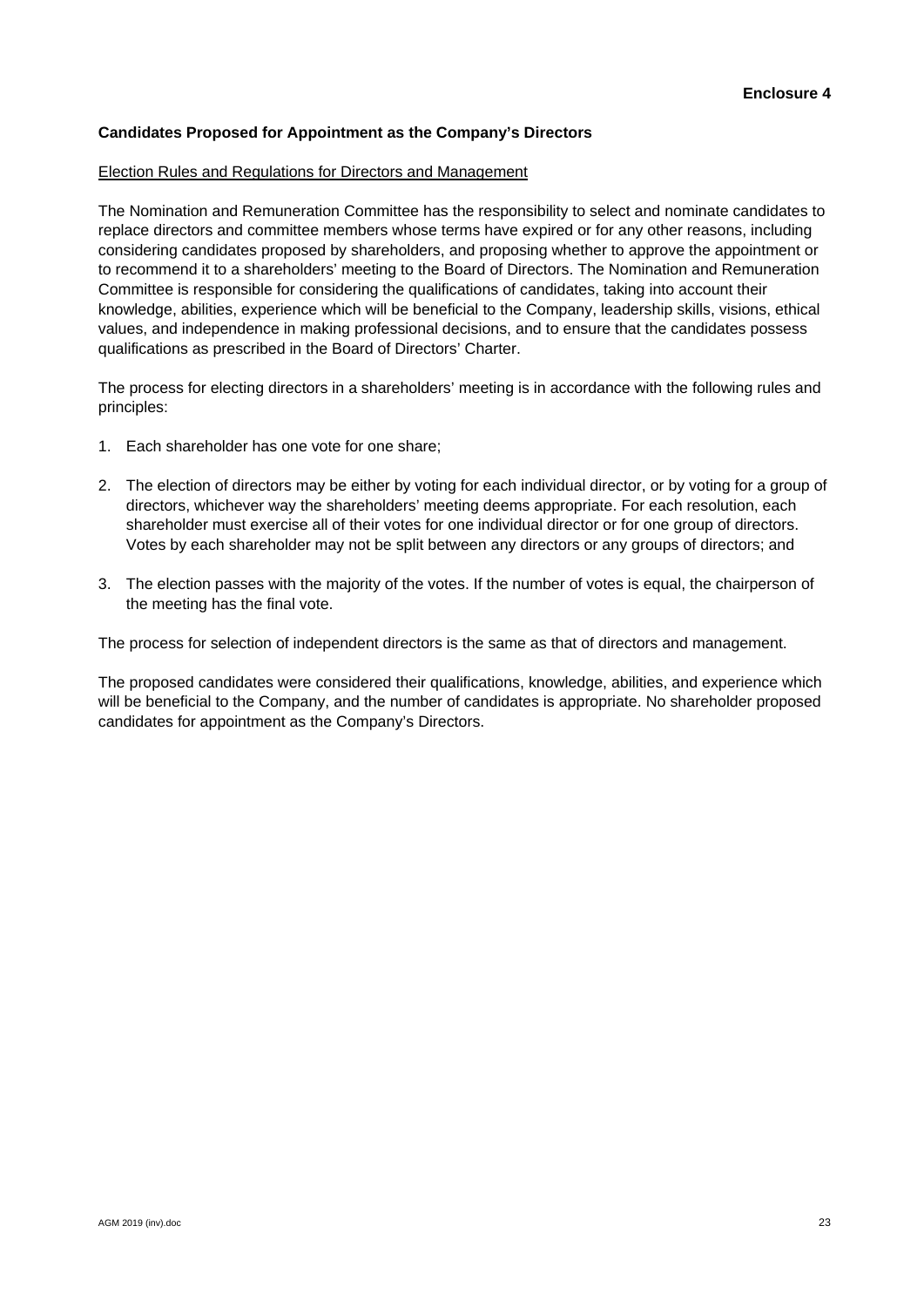### **Enclosure 4**

| <b>Name</b>                                                                           | Mr. Chai Sophonpanich                                                                                                                                                                                                            |  |  |  |
|---------------------------------------------------------------------------------------|----------------------------------------------------------------------------------------------------------------------------------------------------------------------------------------------------------------------------------|--|--|--|
| Age                                                                                   | 76 years                                                                                                                                                                                                                         |  |  |  |
| Type of director                                                                      | Chairman of the Board<br>Chairman of the Investment Committee                                                                                                                                                                    |  |  |  |
| <b>Tenure</b>                                                                         | 36 years                                                                                                                                                                                                                         |  |  |  |
| <b>Education</b>                                                                      | Bachelor of Science, University of Colorado, USA<br>Advanced Management Program, The Wharton School, University of<br>Pennsylvania, USA                                                                                          |  |  |  |
| Directors' training<br>courses                                                        | Director Certification Program, class 16/2002, Thai Institute of Directors<br>Chairman 2000, class 10/2004, Thai Institute of Directors                                                                                          |  |  |  |
| <b>Experience</b>                                                                     | 11/2018 - present Chairman, Bangkok Insurance PCL<br>11/2018 - present Chairman, Furukawa Metal (Thailand) PCL<br>09/2018 - present Chairman, Charoong Thai Wire & Cable PCL<br>11/2018 - present Chairman, Thai Reinsurance PCL |  |  |  |
| Director /<br><b>Management</b><br>position in other<br>companies                     |                                                                                                                                                                                                                                  |  |  |  |
| Position in other<br>listed companies                                                 | Chairman, Bangkok Insurance PCL<br>Chairman, Furukawa Metal (Thailand) PCL<br>Chairman, Charoong Thai Wire & Cable PCL<br>Chairman, Thai Reinsurance PCL                                                                         |  |  |  |
| Position in non-<br>listed companies                                                  | Chairman, Vitallife Corporation Ltd.<br>Chairman, Bumrungrad Hospital Foundation                                                                                                                                                 |  |  |  |
| <b>Positions in other</b><br>companies which<br>may result in<br>conflict of interest | None                                                                                                                                                                                                                             |  |  |  |
| <b>Shareholding in BH</b>                                                             | 10,992,920 shares equaling to 1.506% of the total issued and voting shares (as<br>of 31 December 2018. This includes both preferred and ordinary shares, and<br>shares held by spouse and minors.                                |  |  |  |
| <b>Disputes in</b><br>criminal cases<br>related to<br>dishonesty                      | None                                                                                                                                                                                                                             |  |  |  |
| <b>Meeting attendance</b>                                                             | Board of Directors (1/4)<br>Investment Committee (1/3)                                                                                                                                                                           |  |  |  |

# **Profile of Candidate Proposed for Appointment as the Company's Director**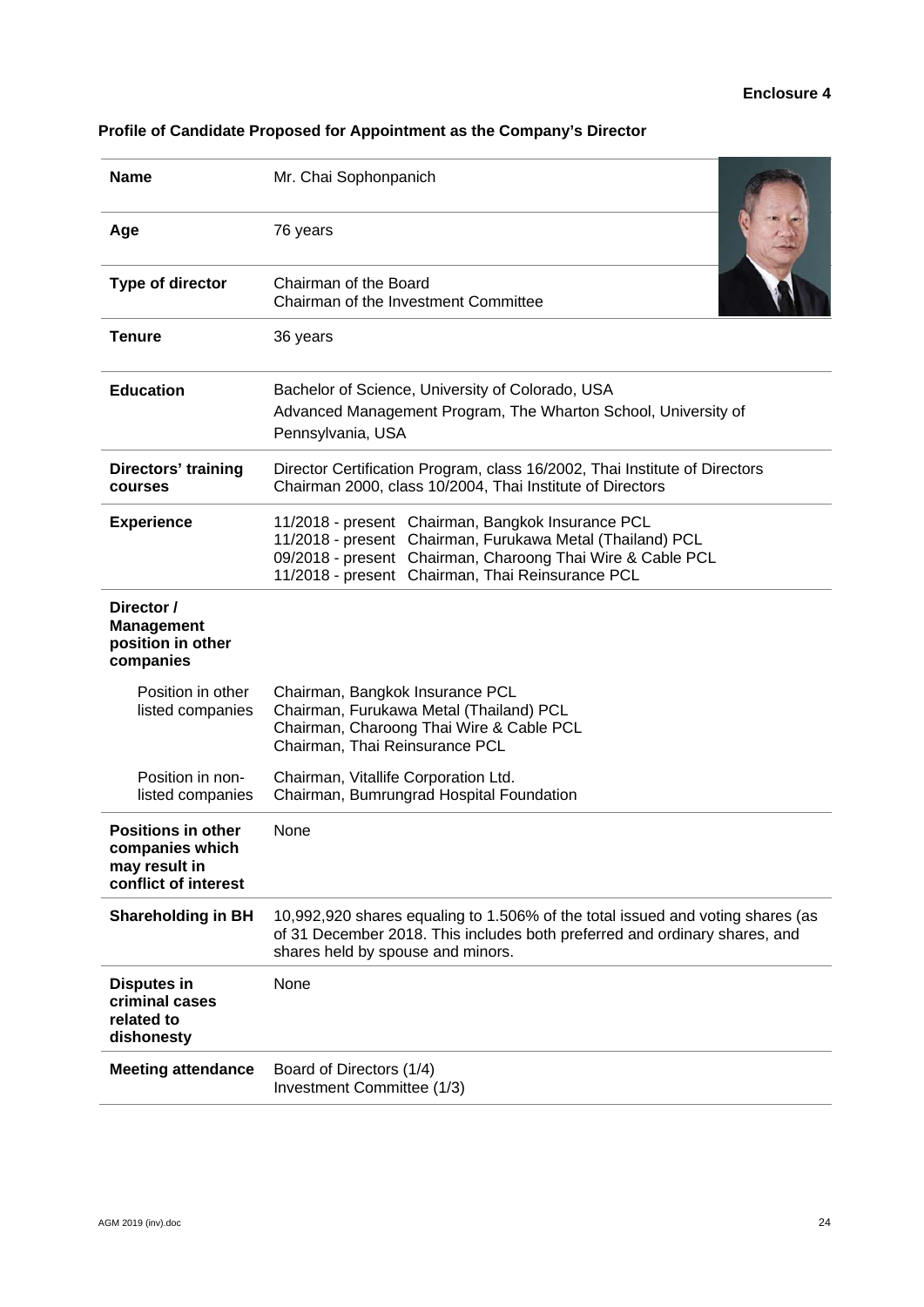### **Enclosure 4**

| <b>Name</b>                                                                           | Mr. Chanvit Tanphiphat                                                                                                                                                                          |  |  |  |
|---------------------------------------------------------------------------------------|-------------------------------------------------------------------------------------------------------------------------------------------------------------------------------------------------|--|--|--|
| Age                                                                                   | 75 years                                                                                                                                                                                        |  |  |  |
| <b>Type of director</b>                                                               | Vice Chairman of the Board<br>Member of the Nomination and Remuneration Committee                                                                                                               |  |  |  |
| <b>Tenure</b>                                                                         | 44 years                                                                                                                                                                                        |  |  |  |
| <b>Education</b>                                                                      | Bachelor of Medicine, and Bachelor of Surgery,<br>Leeds University, United Kingdom<br>Fellowship of the Royal College of Surgeons of Edinburgh, United Kingdom                                  |  |  |  |
| Directors' training<br>courses                                                        | None                                                                                                                                                                                            |  |  |  |
| <b>Experience</b>                                                                     | Professor Emeritus, Department of Surgery, Faculty of Medicine, Chulalongkorn<br>University                                                                                                     |  |  |  |
| Director /<br><b>Management</b><br>position in other<br>companies                     |                                                                                                                                                                                                 |  |  |  |
| Position in other<br>listed companies                                                 | None                                                                                                                                                                                            |  |  |  |
| Position in non-<br>listed companies                                                  | None                                                                                                                                                                                            |  |  |  |
| <b>Positions in other</b><br>companies which<br>may result in<br>conflict of interest | None                                                                                                                                                                                            |  |  |  |
| <b>Shareholding in BH</b>                                                             | 475,310 shares equaling to 0.0651% of the total issued and voting shares (as of<br>31 December 2018. This includes both preferred and ordinary shares, and<br>shares held by spouse and minors. |  |  |  |
| <b>Disputes in</b><br>criminal cases<br>related to<br>dishonesty                      | None                                                                                                                                                                                            |  |  |  |
| <b>Meeting attendance</b>                                                             | Board of Directors (4/4)<br>Investment Committee (3/3)                                                                                                                                          |  |  |  |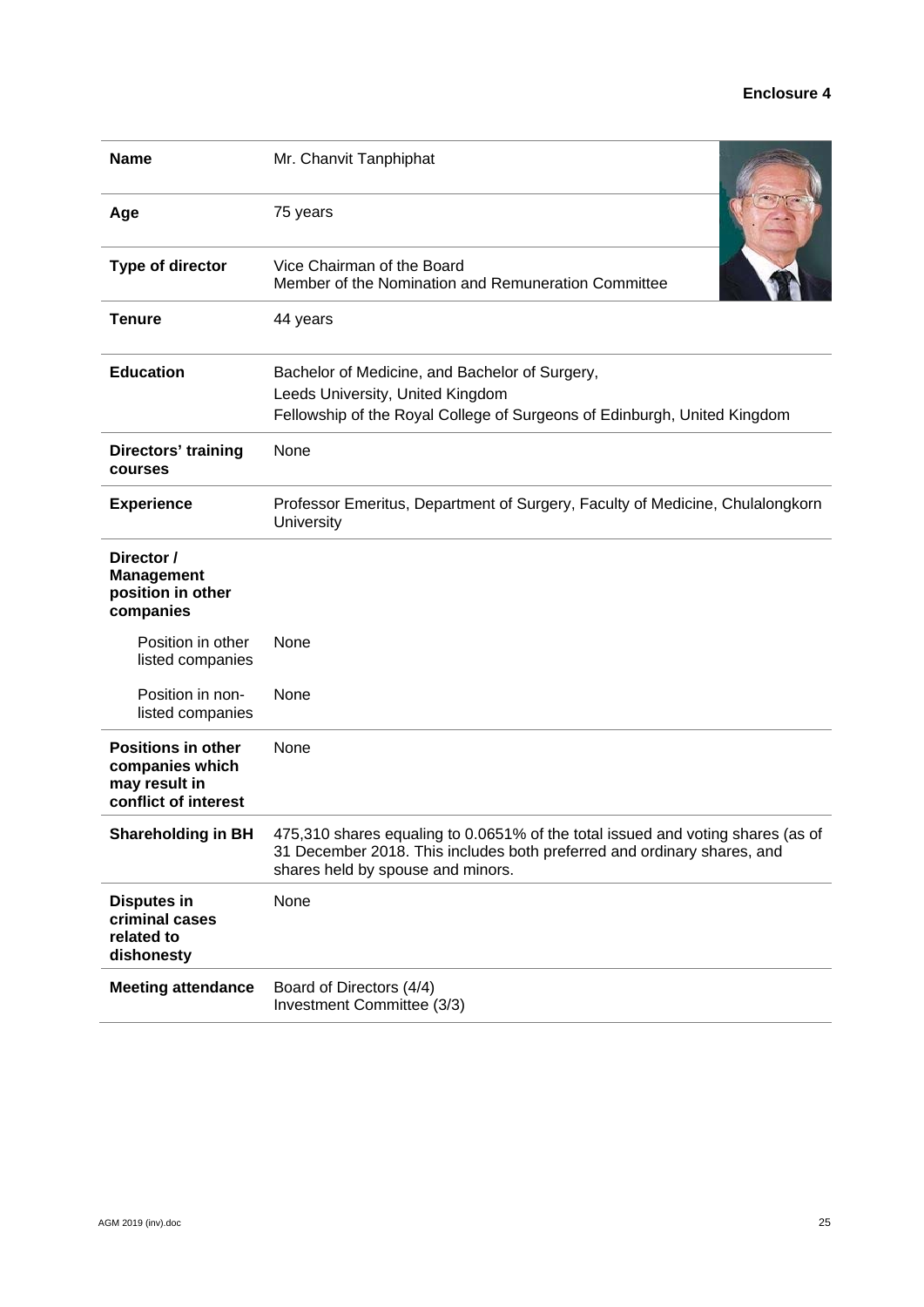### **Definition of Independent Director**

- "Independent Director" (this meaning is as strong as the rules indicated by the Securities and Exchange Commission) means a director who possesses the following qualifications:
- holding no more than 1% of the total shares with voting rights of the applicant or its parent company, subsidiaries, associates, major shareholders, and controlling parties of the applicant, provided that the shares held by the related parties of such independent director shall be included;
- having never been an executive director, employee, staff member, advisor who receives salary, or controlling party of the applicant or its parent company, subsidiaries, associates, same-level subsidiaries, major shareholders, or controlling parties, unless the foregoing status ended at least two years before the application was submitted to the Securities and Exchange Commission (SEC), provided that such prohibition shall not include such independent director having ever been an official or advisor of a government entity that is a major shareholder or controlling party of the applicant;
- not having a relationship by means of descent or legal registration as a father, mother, spouse, brother, sister, or child, or spouse of the daughter or son with the other directors, management, major shareholders, controlling parties, or persons in the process of nomination to be a director, management, or a controlling party of the applicant or its subsidiary;
- having never had a business relationship with the applicant or its parent company, subsidiaries, associates, major shareholders, or controlling parties by holding power which may obstruct independent decisions, including having never been the significant shareholder or controlling party of any person having a business relationship with the applicant or its parent company, subsidiaries, associates, major shareholders, or controlling parties, unless the foregoing status ended at least two years before the application to the SEC was submitted;
- having never been the auditor of the applicant or its parent company, subsidiaries, associates, major shareholders, or controlling parties, and not being a significant shareholder, controlling party, or partner of the auditing firm which employs the auditor of the applicant or its parent company, subsidiaries, associates, major shareholders, or controlling parties of the applicant, unless the foregoing status ended at least two years before the application to the SEC was submitted;
- having never been a professional service provider, including but not limited to status as a legal service or financial advisor with a received service fee of more than Baht 2 million per year for the applicant or its parent company, subsidiaries, associates, major shareholders, or controlling parties, and not being a significant shareholder, controlling party, or partner of a service firm that meets the above criteria, unless the foregoing status ended at least two years before the application to the SEC was submitted or the prohibition to receive service fee more than such amount was exempt according to law;
- not being nominated as the representative of directors of the applicant, major shareholders, or any other shareholder related to the major shareholders;
- not operating a competitor of the business of the applicant or its subsidiaries, and not being a significant partner in a partnership that is a competitor, and not being an executive director, employee, staff member, advisor who receives salary of a competitor, nor holding more than 1% of the total shares with voting right of such a competitor or its subsidiaries.
- not otherwise which being unable to have an independent opinion regarding the business operation of the applicant.